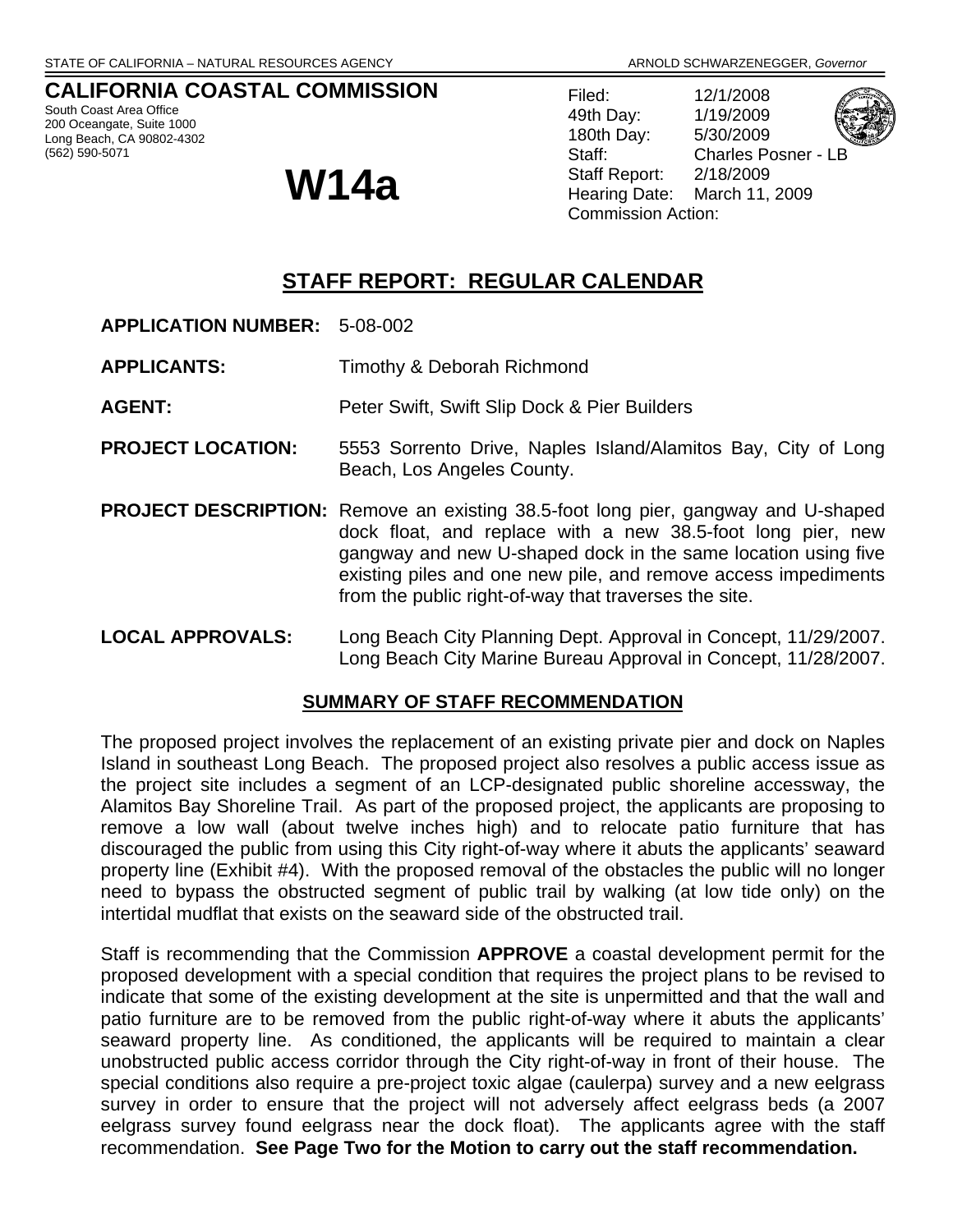# **SUBSTANTIVE FILE DOCUMENTS:**

- 1. City of Long Beach certified Local Coastal Program (LCP), July 22, 1980.
- 2. Eelgrass Survey Reporting Form for 5553 Sorrento Drive, Long Beach (Richmond Residence), by Mark Sites, June 29, 2007.
- 3. Plans & Specifications No. R-4858 (Revised) for the Construction of Waterfront Structures in the Long Beach Marina Area in the City of Long Beach, California, Office of the City Engineer, Long Beach, California, October 1994.
- 4. Coastal Development Permit 5-02-048 (Kober 5615 Sorrento Dr.).
- 5. Coastal Development Permit 5-03-320 (Boiteux 5469 Sorrento Dr.).
- 6. Coastal Development Permit 5-03-584 (Diamond 5635 Sorrento Dr.).
- 7. Coastal Development Permit 5-04-033 (Jones 5507 Sorrento Dr.).
- 8. Coastal Development Permit 5-05-052 (Baker 5641 Sorrento Dr.).
- 9. Coastal Development Permit 5-06-411 (Reback 5649 Sorrento Dr.).
- 10. Coastal Development Permit 5-07-131 (Dugan 5639 Sorrento Dr.).
- 11. Coastal Development Permit 5-07-250 (Burdge 5601 Sorrento Dr.).
- 12. Coastal Development Permit 5-07-120 (Murdoch 5609 Sorrento Dr.).

# **STAFF RECOMMENDATION:**

The staff recommends that the Commission adopt the following resolution to **APPROVE** the coastal development permit application with special conditions:

# **MOTION:** *"I move that the Commission approve with special conditions Coastal Development Permit 5-08-002 per the staff recommendation."*

The staff recommends a **YES** vote. Passage of the motion will result in **APPROVAL** of the coastal development permit application with special conditions, and adoption of the following resolution and findings, as set forth in this staff report or as modified by staff prior to the Commission's vote. The motion passes only by an affirmative vote of a majority of Commissioners present.

#### **I. Resolution: Approval with Conditions**

The Commission hereby **APPROVES** a coastal development permit for the proposed development and adopts the findings set forth below on grounds that the development as conditioned will be in conformity with the policies of Chapter 3 of the Coastal Act. Approval of the permit complies with the California Environmental Quality Act because either 1) feasible mitigation measures and/or alternatives have been incorporated to substantially lessen any significant adverse effects of the development on the environment, or 2) there are no further feasible mitigation measures or alternatives that would substantially lessen any significant adverse impacts of the development on the environment.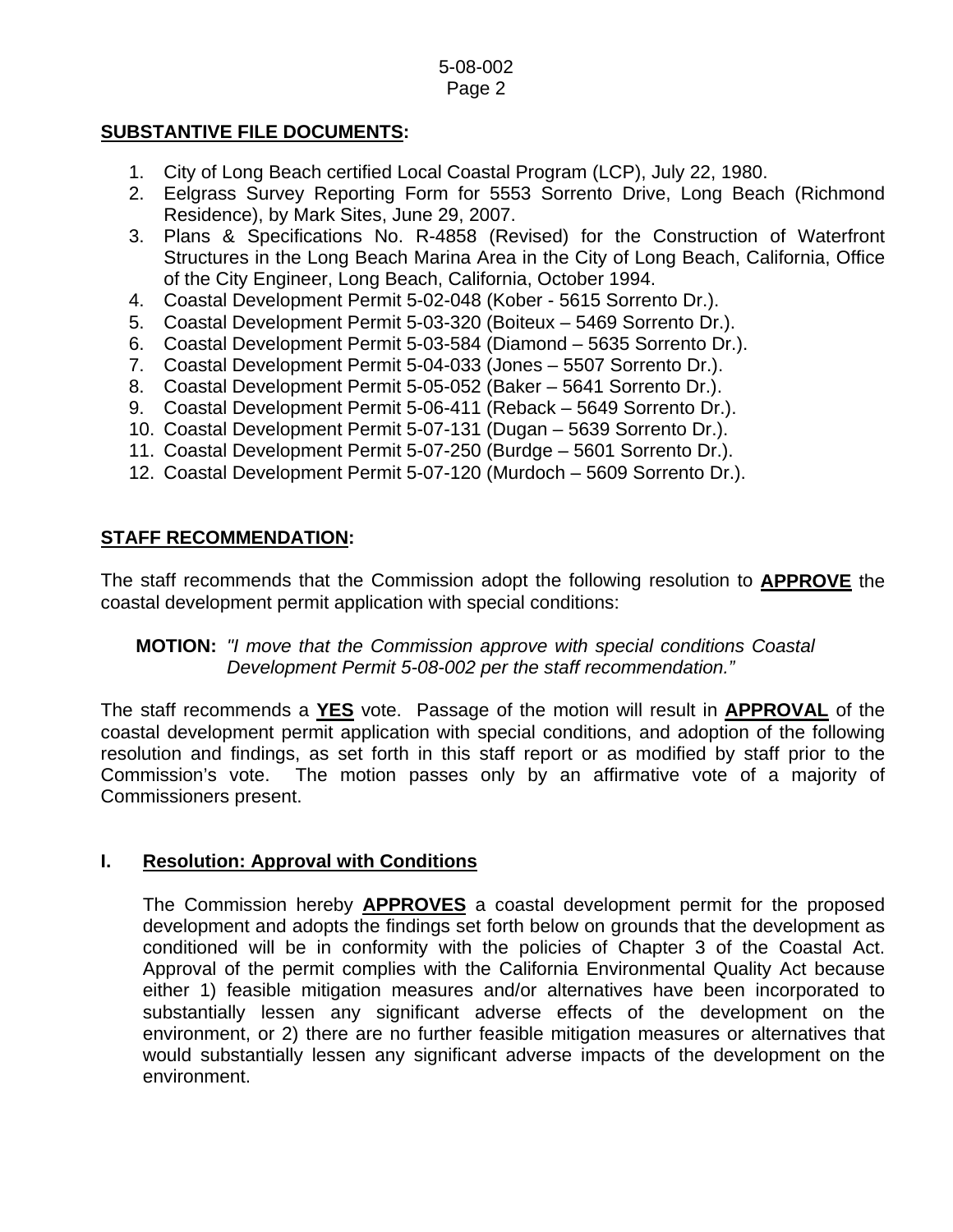# **II. Standard Conditions**

- 1. Notice of Receipt and Acknowledgment. The permit is not valid and development shall not commence until a copy of the permit, signed by the permittee or authorized agent, acknowledging receipt of the permit and acceptance of the terms and conditions, is returned to the Commission office.
- 2. Expiration. If development has not commenced, the permit will expire two years from the date this permit is reported to the Commission. Development shall be pursued in a diligent manner and completed in a reasonable period of time. Application for extension of the permit must be made prior to the expiration date.
- 3. Interpretation. Any questions of intent or interpretation of any condition will be resolved by the Executive Director or the Commission.
- 4. Assignment. The permit may be assigned to any qualified person, provided assignee files with the Commission an affidavit accepting all terms and conditions of the permit.
- 5. Terms and Conditions Run with the Land. These terms and conditions shall be perpetual, and it is the intention of the Commission and the permittee to bind all future owners and possessors of the subject property to the terms and conditions.

## **III. Special Conditions**

#### 1. Revised Project Plans

**PRIOR TO ISSUANCE OF THE COASTAL DEVELOPMENT PERMIT**, the applicants shall submit revised project plans to the Executive Director for review and approval. Prior to submittal of the revised project plans to the Executive Director, the applicants shall obtain the approval of the revised plans from the City of Long Beach Department of Parks and Recreation. The revised plans shall conform to, and clearly demonstrate compliance with, the following requirements:

- A. Notate the project plans to state that the existing fill, wooden retaining wall and other development (e.g., hardscape, planters, wall, patio furniture, etc.) that currently exist on the public right-of-way (where it abuts the applicants' private property) are unpermitted.
- B. Notate the project plans to state that the low wall and patio furniture are to be removed from the public right-of-way in order to provide and maintain a clear unobstructed public access corridor through the City right-of-way where it abuts the applicants' private property.
- C. Notate the project plans to state that this Commission action does not permit any modifications or improvements to be made to the fill and wooden retaining wall that exists seaward of the applicants' property line. Any repair or replacement of the retaining wall shall be subject to a new coastal development permit or an amendment to this coastal development permit.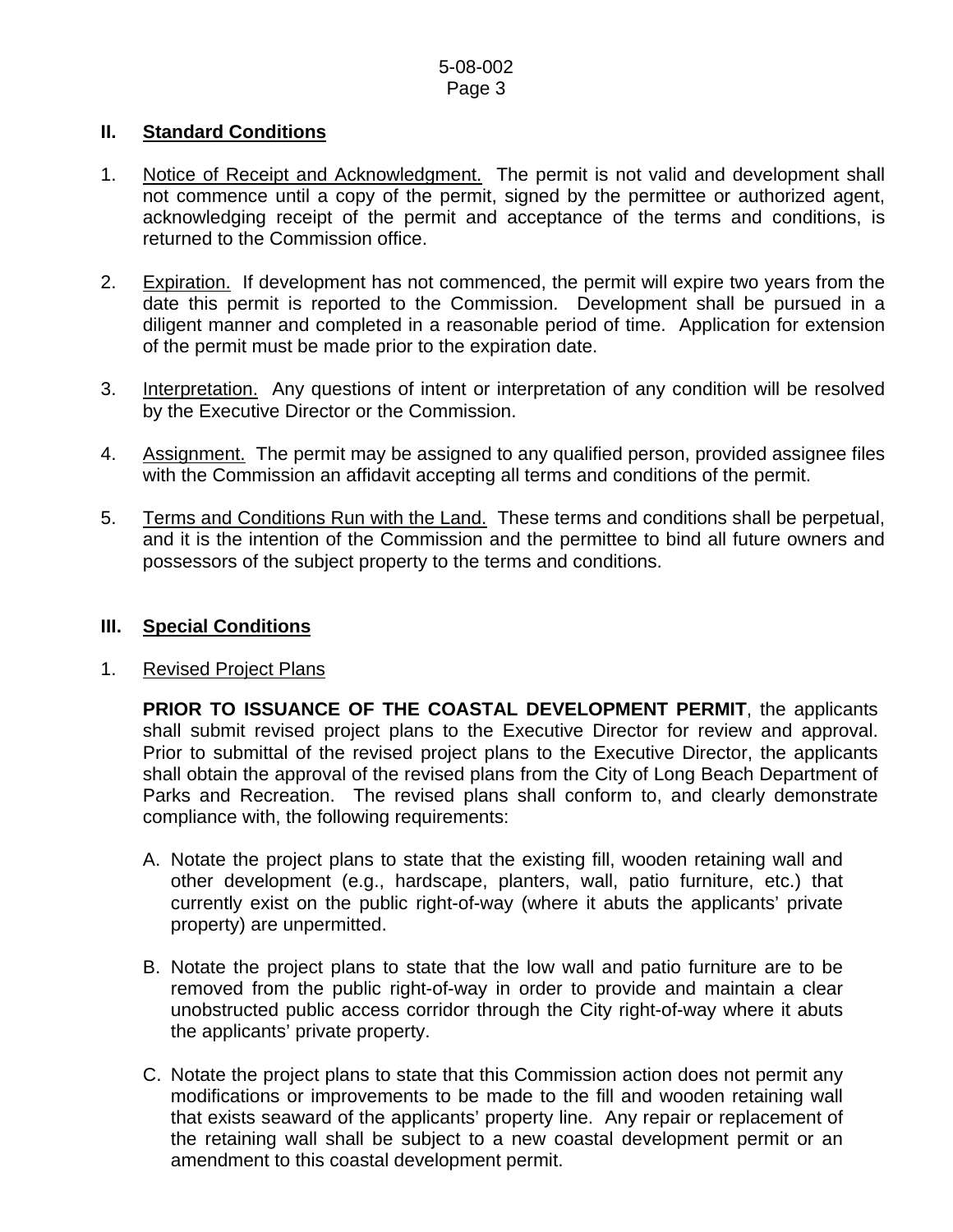- D. The pier deck shall be designed and constructed with an elevation that minimizes interference with public access along the shoreline so that the public can pass under the pier at low tide (i.e., at least six feet of head clearance shall be provided between the lowest part of the pier approach deck and the intertidal mudflat located seaward of the public right-of-way).
- E. The dimensions of the new pier shall conform with the project plans submitted with the coastal development permit application: a 38.5-foot long, four-foot wide pier with a 10'x 14' deck, as shown on **Exhibit #5 of the 2/18/09 staff report**.
- F. The three existing pier support piles and two existing piles securing the dock shall remain in their current locations to support the new pier structure and new dock. One new pier pile is permitted to support the proposed 10'x 14' pier deck.

The permittees shall undertake and maintain the development in accordance with the final plans approved by the Executive Director pursuant to this condition. Any proposed changes to the approved plans shall be reported to the Executive Director in order to determine if the proposed change shall require a permit amendment pursuant to the requirements of the Coastal Act and the California Code of Regulations. No changes to the approved plan shall occur without a Commission amendment to this coastal development permit unless the Executive Director determines that no amendment is legally required.

#### 2. Eelgrass Survey

- A. Pre Construction Eelgrass Survey. Prior to commencement of any development authorized under this coastal development permit, a valid pre-construction eelgrass (*Zostera marina*) survey shall be completed during the period of active growth of eelgrass (typically March through October). The pre-construction survey shall be completed prior to the beginning of construction and shall be valid until the next period of active growth. The survey shall be prepared in full compliance with the "Southern California Eelgrass Mitigation Policy" Revision 8 (except as modified by this special condition) adopted by the National Marine Fisheries Service and shall be prepared in consultation with the California Department of Fish and Game. The applicants shall submit the eelgrass survey for the review and approval of the Executive Director within five (5) business days of completion of each eelgrass survey and in any event no later than fifteen (15) business days prior to commencement of any development. If the eelgrass survey identifies any eelgrass within the project area which would be impacted by the proposed project, the development shall require another amendment to this permit from the Coastal Commission or a new coastal development permit.
- B. Post Construction Eelgrass Survey. If any eelgrass is identified in the project area by the survey required in Section A of this condition above, within one month after the conclusion of construction, the applicants shall survey the project site to determine if any eelgrass was adversely impacted. The survey shall be prepared in full compliance with the "Southern California Eelgrass Mitigation Policy" Revision 8 (except as modified by this special condition) adopted by the National Marine Fisheries Service and shall be prepared in consultation with the California Department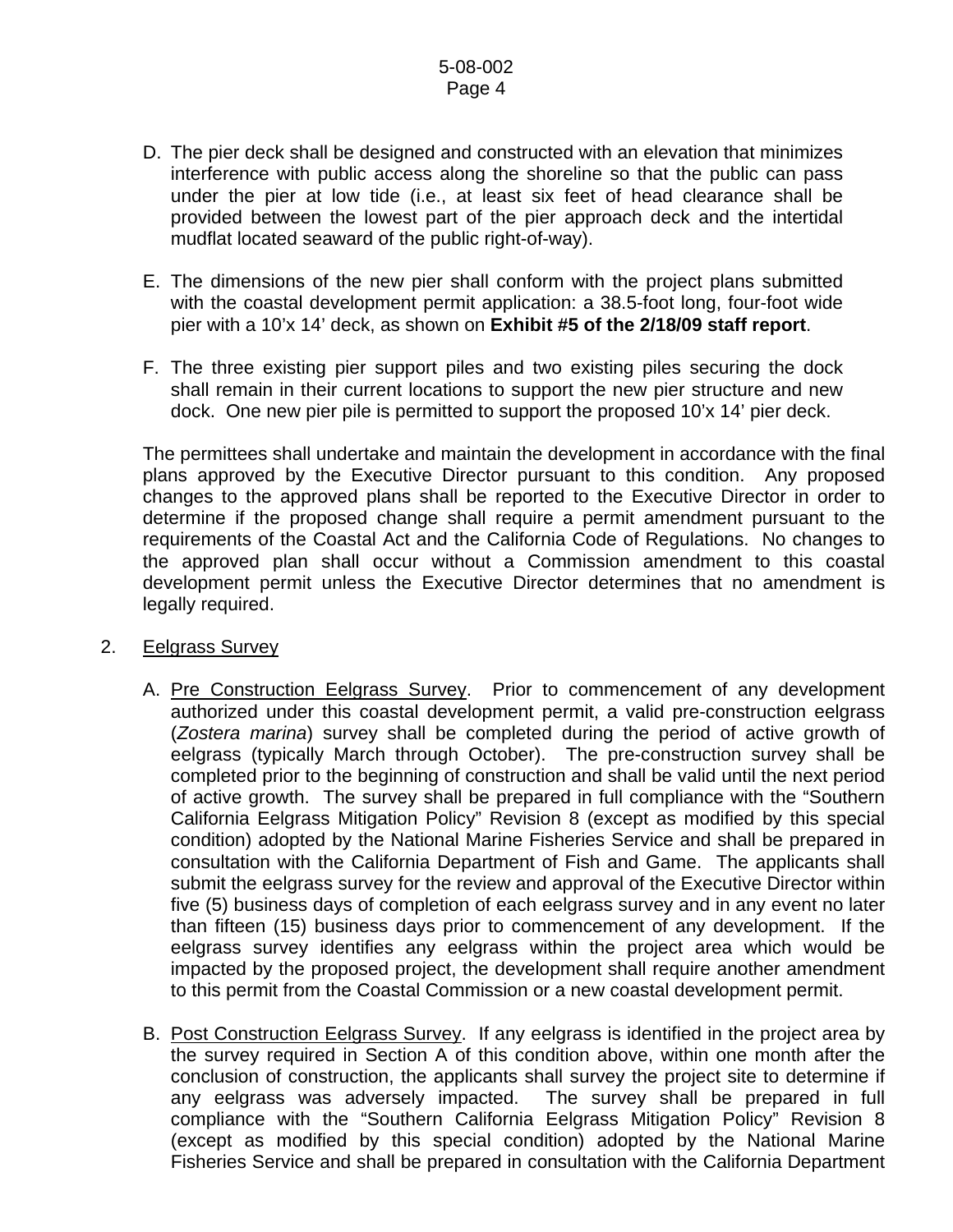of Fish and Game. The applicants shall submit the post-construction eelgrass survey for the review and approval of the Executive Director within thirty (30) days after completion of the survey. If any eelgrass has been impacted, the applicants shall replace the impacted eelgrass at a minimum 1.2:1 ratio on-site, or at another location, in accordance with the Southern California Eelgrass Mitigation Policy. All impacts to eelgrass habitat shall be mitigated at a minimum ratio of 1.2:1 (mitigation:impact). The exceptions to the required 1.2:1 mitigation ratio found within SCEMP shall not apply. Implementation of mitigation shall require an amendment to this permit or a new coastal development permit unless the Executive Director determines that no amendment or new permit is required.

#### 3. Caulerpa (Toxic Algae) Survey

- A. Not earlier than 90 days nor later than 30 days prior to commencement or recommencement of any development authorized under this coastal development permit (the "project"), the applicants shall undertake a survey of the project area and a buffer area at least ten meters beyond the project area to determine the presence of the invasive alga *Caulerpa taxifolia*. The survey shall include a visual examination of the substrate.
- B. The survey protocol shall be prepared in consultation with the Regional Water Quality Control Board, the California Department of Fish and Game, and the National Marine Fisheries Service.
- C. Within five (5) business days of completion of the survey, the applicants shall submit the survey for the review and approval of the Executive Director; and to the Surveillance Subcommittee of the Southern California Caulerpa Action Team (SCCAT). The SCCAT Surveillance Subcommittee may be contacted through William Paznokas, California Department of Fish & Game (858/467-4218) or Robert Hoffman, National Marine Fisheries Service (562/980-4043).
- D. If *Caulerpa taxifolia* is found within the project or buffer areas, the applicants shall not proceed with the project until 1) the applicant provides evidence to the Executive Director that all *C. taxifolia* discovered within the project and/or buffer area has been eliminated in a manner that complies with all applicable governmental approval requirements, including but not limited to those of the California Coastal Act, or 2) the applicant has revised the project to avoid any contact with *C. taxifolia*. No revisions to the project shall occur without a Coastal Commission approved amendment to this coastal development permit unless the Executive Director determines that no amendment is legally required.

# 4. Approved Use of Pier and Dock

The permitted use of the approved development is for boating related uses only. No boat baths or other type of permanent development is permitted to occupy the boat docking area. All development must occur in strict compliance with the final project plans approved by the Executive Director. No changes to the approved plans shall occur without a Commission amendment to this coastal development permit unless the Executive Director determines that no amendment is legally required.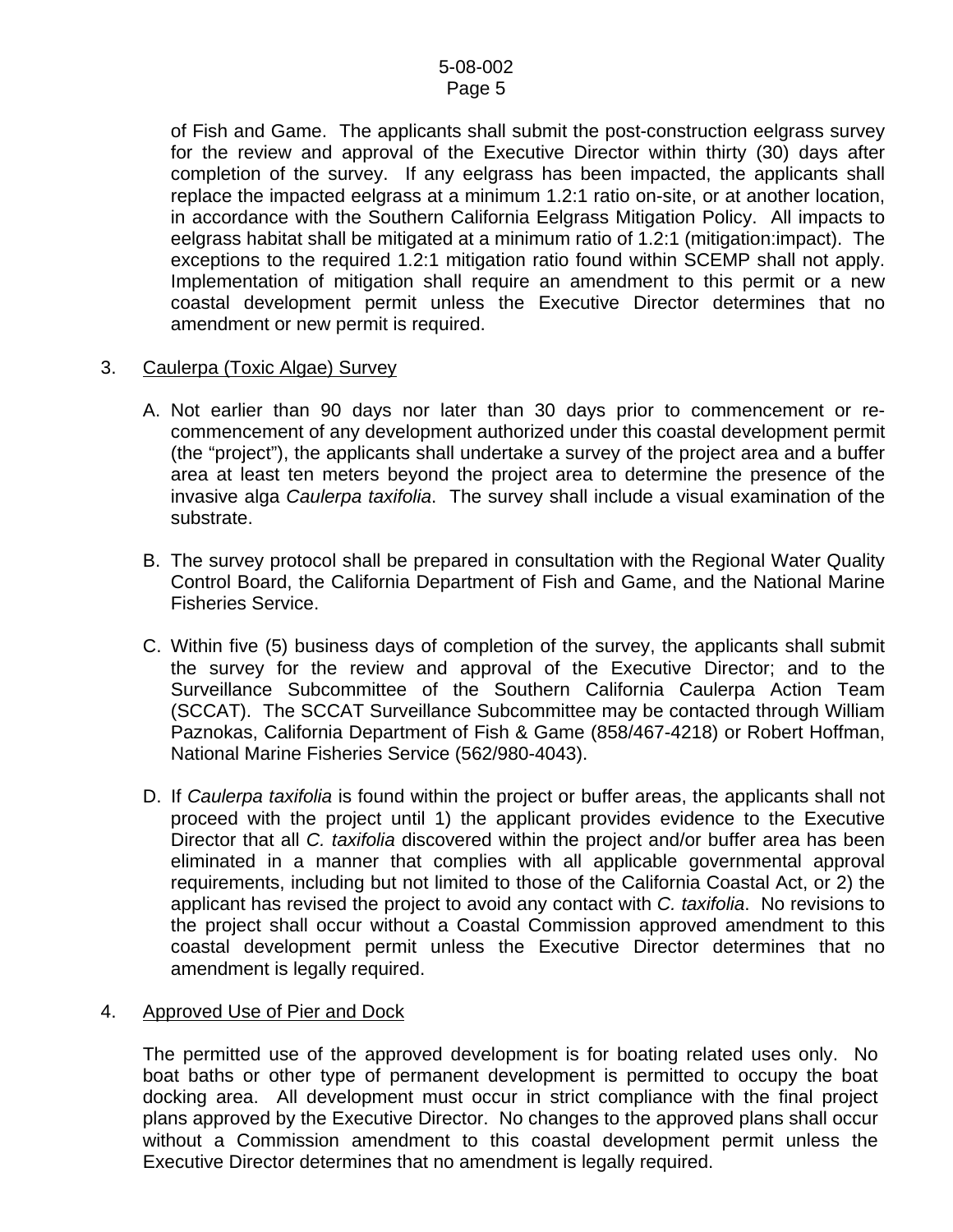# 5. Construction Responsibilities and Debris Removal

- A. No construction materials, equipment, debris, or waste will be placed or stored where it may be subject to wave, wind, or rain erosion and dispersion.
- B. Any and all construction material shall be removed from the site within ten days of completion of construction and disposed of at an appropriate location.
- C. Machinery or construction materials not essential for project improvements are prohibited at all times in the subtidal or intertidal zones.
- D. If turbid conditions are generated during construction, a silt curtain will be utilized to control turbidity.
- E. Eelgrass shall not be disturbed.
- F. Floating booms will be used to contain debris discharged into coastal waters and any debris discharged will be removed as soon as possible but no later than the end of each day.
- G. Divers will recover non-buoyant debris discharged into coastal waters as soon as possible after loss.
- H. Erosion control/sedimentation Best Management Practices (BMPs) shall be used to control sedimentation impacts to coastal waters during construction. BMPs shall include, but are not limited to: placement of sand bags around drainage inlets to prevent runoff/sediment transport into Alamitos Bay and a pre-construction meeting to review procedural and BMP guidelines.
- I. The applicants shall dispose of all demolition and construction debris resulting from the proposed project at an appropriate location. If the disposal site is located within the coastal zone, a coastal development permit or an amendment to this permit shall be required before disposal can take place.
- J. At the end of the construction period, the permittees shall inspect the project area and ensure that no debris, trash or construction material has been left on the shore or in the water, and that the project has not created any hazard to navigation.

# 6. Best Management Practices (BMP) Program

By acceptance of this permit, the applicants agree that the long-term water-borne berthing of boat(s) in the approved dock and/or boat slip will be managed in a manner that protects water quality pursuant to the implementation of the following BMPs.

# A. Boat Cleaning and Maintenance Measures:

- 1. In-water top-side and bottom-side boat cleaning shall minimize the discharge of soaps, paints and debris.
- 2. In-the-water hull scraping or any process that occurs under water that results in the removal of paint from boat hulls is prohibited. Only detergents and cleaning components that are designated by the manufacturer as phosphate-free and biodegradable shall be used, and only minimal amounts shall be used.
- 3. The applicants shall minimize the use of detergents and boat cleaning and maintenance products containing ammonia, sodium hypochlorite, chlorinated solvents, petroleum distillates or lye.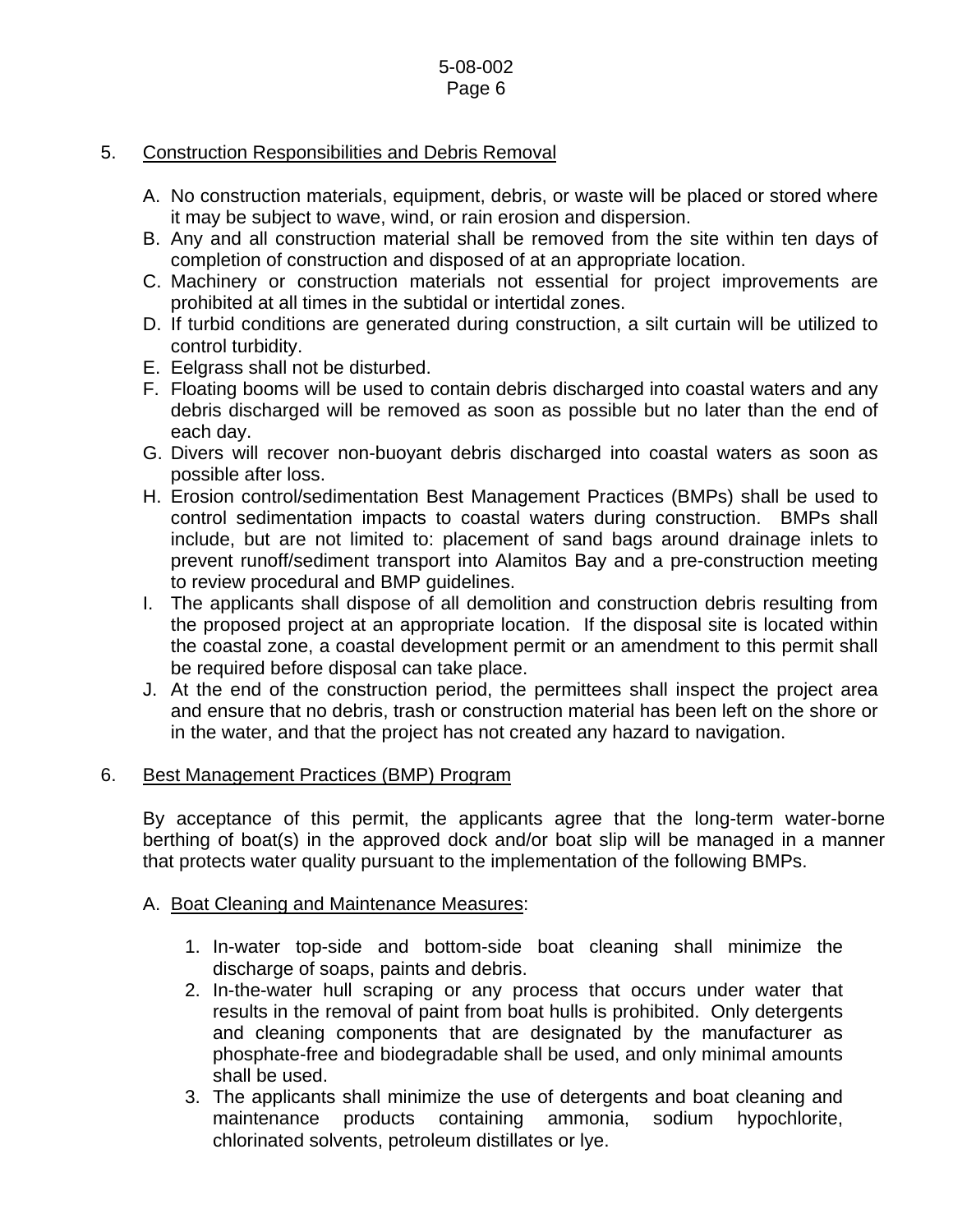- B. Solid and Liquid Waste Management Measures: All trash, recyclables, and hazardous wastes or potential water contaminants, including old gasoline or gasoline with water, absorbent materials, oily rags, lead acid batteries, anti-freeze, waste diesel, kerosene and mineral spirits shall be disposed of in a proper manner and shall not at any time be disposed of in the water or gutter.
	- C. Petroleum Control Management Measures: Oil absorbent materials should be examined at least once a year and replaced as necessary. The applicants shall recycle the materials, if possible, or dispose of them in accordance with hazardous waste disposal regulations. The boaters shall regularly inspect and maintain engines, seals, gaskets, lines and hoses in order to prevent oil and fuel spills. Boaters shall use preventive engine maintenance, oil absorbents, bilge pump-out services, or steam cleaning services as much as possible to clean oily bilge areas. Bilges shall be cleaned and maintained. The use of detergents or soaps that can be discharged by bilge pumps is prohibited.

#### 7. Public Access To and Along the Waterway

As proposed, and prior to the construction of the new pier, the applicants shall: a) remove the obstacles to public access (low wall and patio furniture) from the City right-of-way where it abuts the applicants' private property, and b) post a sign (no less than two square feet in size with letters at least two inches high) on each side of the public accessway that abuts their property which states: "Public Accessway Open". The applicants shall notify the Executive Director of compliance with this condition prior to commencement of construction of the new pier and dock. Except for the temporary disruptions that will occur during the completion of the permitted development, the applicants shall not interfere with public access along the right-of-way and shoreline area located seaward of the applicants' private property.

#### 8. Conformance with the Requirements of the Resource Agencies

 The permittees shall comply with all permit requirements and mitigation measures of the California Department of Fish and Game, Regional Water Quality Control Board, U.S. Army Corps of Engineers, and the U.S. Fish and Wildlife Service with respect to preservation and protection of water quality and marine environment. Any change in the approved project which may be required by the above-stated agencies shall be submitted to the Executive Director in order to determine if the proposed change shall require a permit amendment pursuant to the requirements of the Coastal Act and the California Code of Regulations.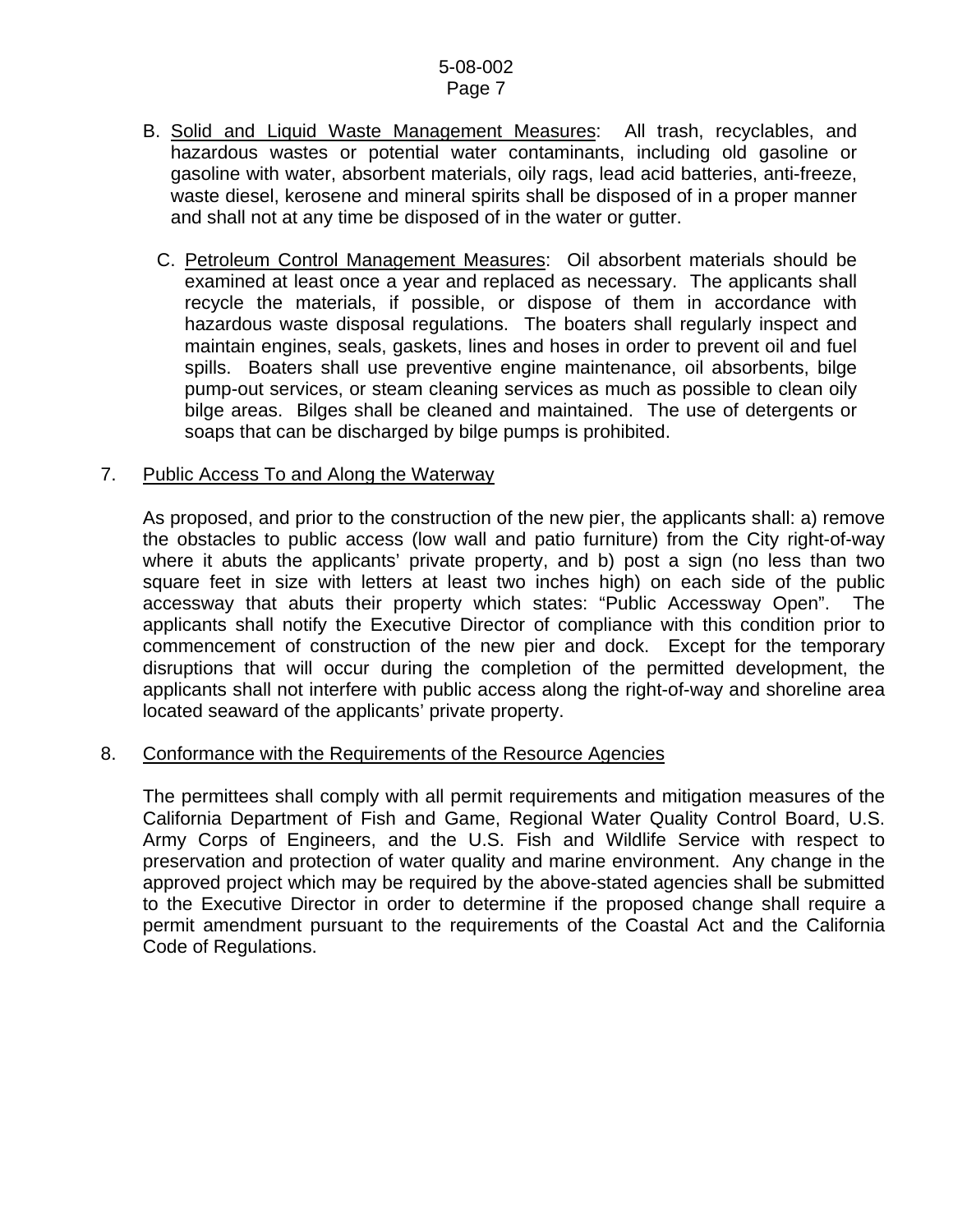# **IV. Findings and Declarations**

The Commission hereby finds and declares:

# **A. Project Description**

The proposed project involves the replacement of an existing private pier and dock on Naples Island in southeast Long Beach (See Exhibits). The proposed project is in Alamitos Bay, situated between an existing single-family residence and the City Pierhead Line (Exhibit #5). The existing 38.5-foot long pier and associated gangway and dock are proposed to be removed and replaced in the same location using five existing concrete piles and one new pile. The new pier will have a 10'x 14' platform. In total, the proposed project will increase the total number of piles from five to six (four for the pier and two for the dock). The proposed project also includes the removal of access impediments (a low wall and patio furniture) from the public right-of-way that traverses the project site.

The proposed pier and dock are in Alamitos Bay, situated between the shoreline and the City Pierhead Line (Exhibit #5). The proposed pier and floating dock are associated with the applicants' adjacent single family home, and are for boating recreation purposes. The proposed rectangular pier platform complies with the maximum 10'x 14' dimensions set forth by the City's specifications for waterfront structures. The applicants have provided a 2007 eelgrass survey which indicates that eelgrass was found growing near the existing piles that secure the floating dock in place [Eelgrass Survey Reporting Form for 5553 Sorrento Drive, Long Beach (Richmond Residence), by Mark Sites, June 29, 2007]. The special conditions require the applicant to maintain the dock piles in place and to provide a new eelgrass survey in order to ensure that the project (e.g., the new pier pile) will not adversely affect the eelgrass beds. The disturbance of eelgrass is not permitted. The applicant is also required to conduct a pre-project Caulerpa taxifolia (toxic algae) survey.

# **B. Public Access and Recreation**

The public access and recreation policies of the Coastal Act require that maximum access and recreational opportunities shall be provided and that development shall not interfere with such access. Therefore, the proposed development must be designed to protect maximum public access along the shoreline and to nearby recreational facilities.

Section 30210 of the Coastal Act states:

In carrying out the requirement of Section 4 of Article X of the California Constitution, maximum access, which shall be conspicuously posted, and recreational opportunities shall be provided for all the people consistent with public safety needs and the need to protect public rights, rights of private property owners, and natural resource areas from overuse.

Section 30211 of the Coastal Act states:

Development shall not interfere with the public's right of access to the sea where acquired through use or legislative authorization, including, but not limited to, the use of dry sand and rocky coastal beaches to the first line of terrestrial vegetation.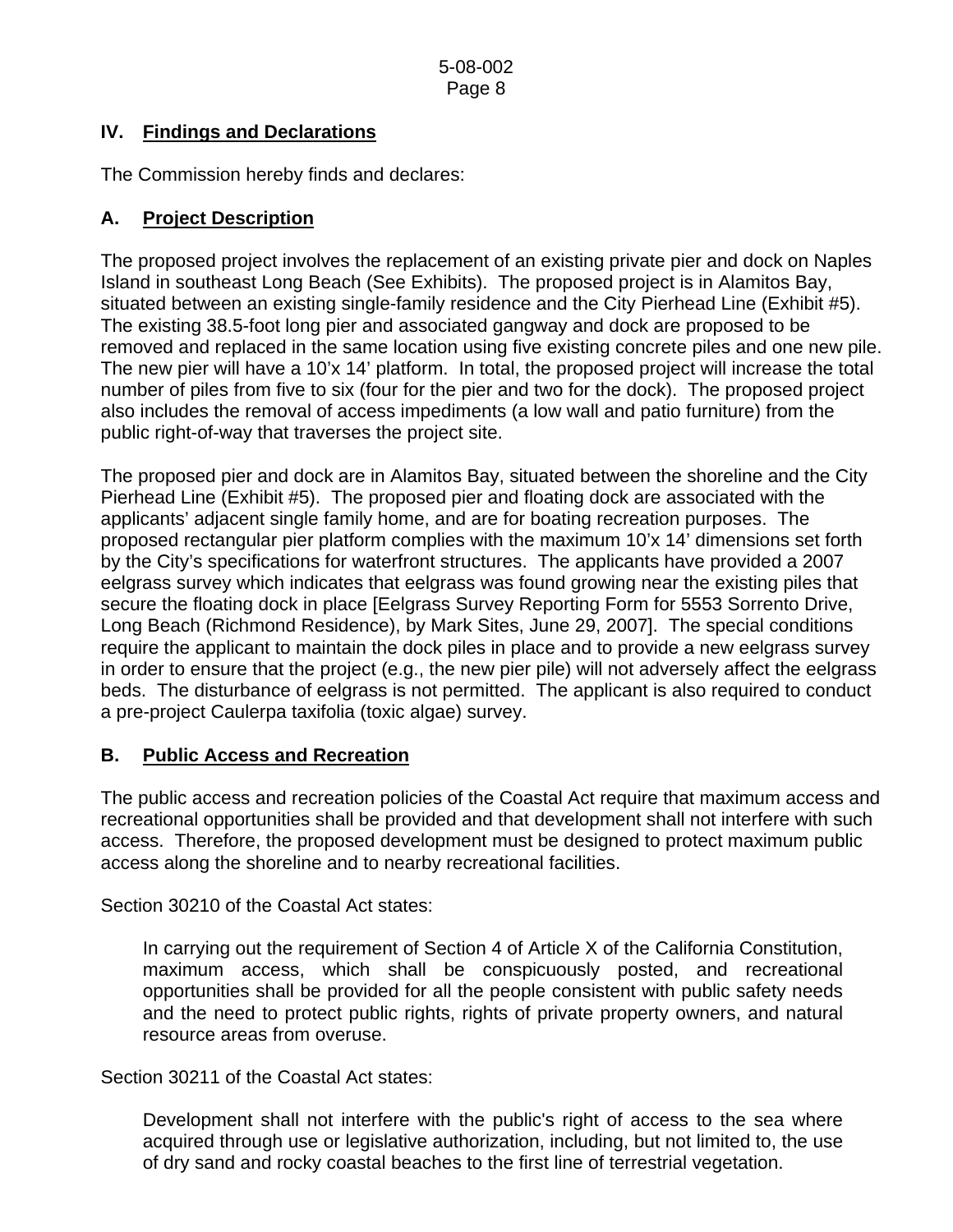Section 30221 of the Coastal Act states:

Oceanfront land suitable for recreational use shall be protected for recreational use and development unless present and foreseeable future demand for public or commercial recreational activities that could be accommodated on the property is already adequately provided for in the area.

Public access along the shoreline is the primary Coastal Act issue raised by the proposed development. The project site includes a portion of the Alamitos Bay Shoreline Trail (City right-of-way), a public pedestrian accessway that runs along the shoreline between the applicants' house and the applicants' pier (Exhibit #3). The certified City of Long Beach LCP designates this fifteen-foot wide City right-of-way as a shoreline public accessway.

The applicants' house and front yard area are situated immediately inland of the fifteen-foot wide City right-of-way that the certified City of Long Beach LCP designates as the Alamitos Bay Shoreline Trail (Exhibit #4). A wooden retaining wall situated on the seaward edge of the right-of-way retains fill upon which a patio, two planters and a low wall have been constructed within the portion of the City right-of-way that abuts the applicants' property.  $1$  The existing pier and its first supporting T-pile are located immediately seaward of the City right-of-way. The area (beach) situated on the seaward side of the right-of-way and wooden retaining wall is actually an intertidal mudflat as the bay waters reach the retaining wall during high tides.

As part of the proposed project, the applicants are proposing to remove a low wall (about twelve inches high) and to relocate patio furniture that has discouraged the public from using this City right-of-way where it abuts the applicants' seaward property line (Exhibit #5). With the proposed removal of the obstacles the public will no longer need to bypass the obstructed segment of public trail by walking (at low tide only) on the intertidal mudflat that exists on the seaward side of the obstructed trail. The applicants are not proposing to remove the wooden retaining wall or any of the fill material that currently exists within the right-of-way seaward of the private property. The wooden stairway, situated on State Tidelands at the base of the pier, is proposed to remain in place to provide the public with access between the beach and the public accessway (Exhibit #5). At low tides, the public will be able to pass under the proposed pier and walk along the muddy shoreline.

The Commission finds that the applicants' proposal to remove the low wall and patio furniture in order to open access along the public right-of-way is consistent with the public access and recreation policies of the Coastal Act. However, **Special Condition One** is imposed in order to require the applicants to submit revised plans for the proposed development that make it clear that the Commission is approving only the new pier and dock and the removal of the obstacles to public access, and that the permit is not authorizing the existing fill, wooden retaining wall and other development (e.g., hardscape, planters, wall, patio furniture, etc.) that currently exists on the public right-of-way where it abuts the applicants' private property. The

<span id="page-8-0"></span> $\overline{a}$ 1 Commission staff has attempted to determine when the retaining wall and fill were placed within the City right-of-way, but the study of aerial photos has been inconclusive. While there is no evidence at this time this development occurred after the effective date of the Coastal Act, there is also not any evidence that it was placed subject to a lease or other approval from local government. In 2005, the patio and low wall were constructed within the right-of-way without a valid coastal development permit. Therefore, it must be clear that by this action the Commission is not approving this retaining wall, fill or patio on public property.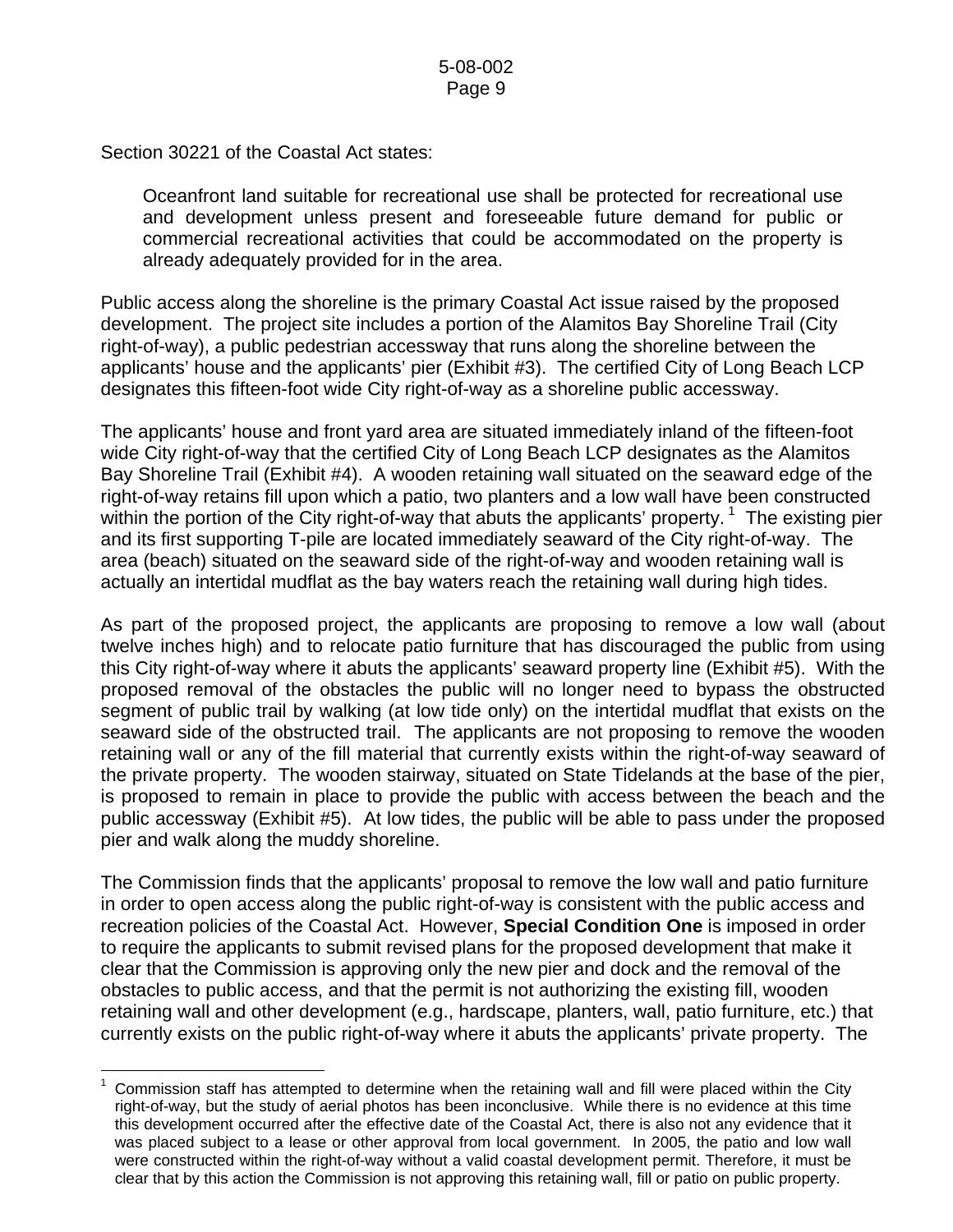condition also requires that the proposed pier shall be designed with at least six feet of head clearance between the lowest part of the pier approach deck and the intertidal mudflats located seaward of the public right-of-way in order to minimize interference with public access along the shoreline so that the public shall be able to pass under the pier at low tide.

In addition, **Special Condition Seven** protects public access along the City right-of-way by requiring that, as proposed, and prior to the construction of the new pier, the applicants shall: a) remove the obstacles to public access (low wall and patio furniture) from the City right-ofway where it abuts the applicants' private property, and b) post a sign (no less than two square feet in size with letters at least two inches high) on each side of the public accessway that abuts their property which states: "Public Accessway Open". Therefore, as proposed and conditioned, the proposed project will improve the public's ability to use the Alamitos Bay Shoreline Trail consistent with the public access policies of the Coastal Act.

# **C. Recreation and Marine Resources**

Section 30224 of the Coastal Act states:

Increased recreational boating use of coastal waters shall be encouraged, in accordance with this division, by developing dry storage areas, increasing public launching facilities, providing additional berthing space in existing harbors, limiting non-water-dependent land uses that congest access corridors and preclude boating support facilities, providing harbors of refuge, and by providing for new boating facilities in natural harbors, new protected water areas, and in areas dredged from dry land.

Section 30233(a) of the Coastal Act states:

(a) The diking, filling, or dredging of open coastal waters, wetlands, estuaries, and lakes shall be permitted in accordance with other applicable provisions of this division, where there is no feasible less environmentally damaging alternative, and where feasible mitigation measures have been provided to minimize adverse environmental effects...(3) In open coastal waters, other than wetlands, including streams, estuaries, and lakes, new or expanded boating facilities and the placement of structural pilings for public recreational piers that provide public access and recreational opportunities.

Section 30240 of the Coastal Act states:

(a) Environmentally sensitive habitat areas shall be protected against any significant disruption of habitat values, and only uses dependent on such resources shall be allowed within such areas.

(b) Development in areas adjacent to environmentally sensitive habitat areas and parks and recreation areas shall be sited and designed to prevent impacts which would significantly degrade such areas, and shall be compatible with the continuance of such habitat areas.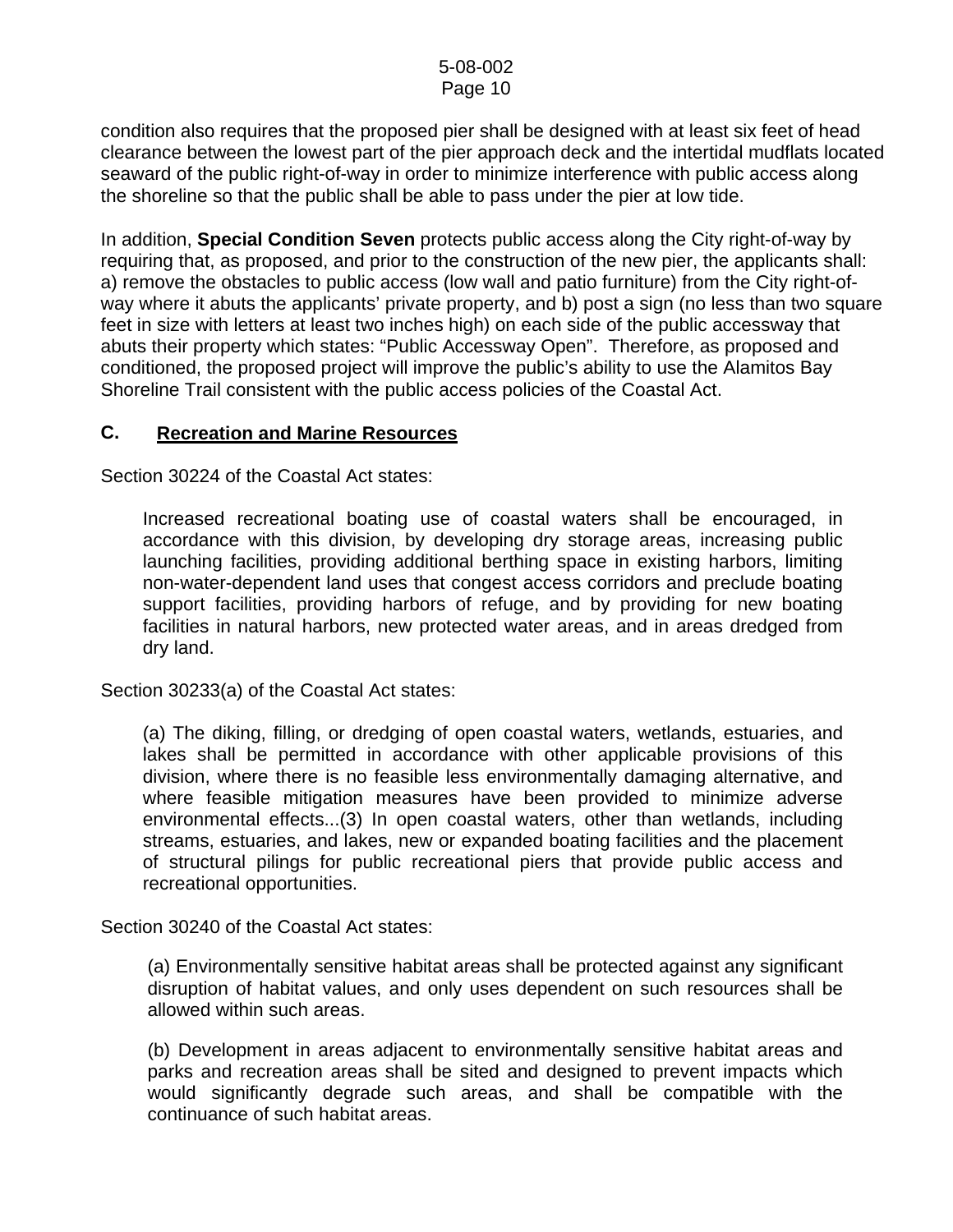Section 30240 of the Coastal Act requires that the proposed project, which is located in Alamitos Bay, shall be sited and designed to prevent impacts which would significantly degrade environmentally sensitive habitat areas. The intertidal and subtidal areas of Alamitos Bay contain environmentally sensitive habitat areas, which shall be protected from the adverse impacts of shoreline structures like piers. The permit is conditioned to protect these marine resources.

The proposed pier is an allowable and encouraged marine related use. The proposed project, as conditioned to be used for boating related uses only, will provide recreational boating opportunities for the applicants. The project design includes the minimum sized pilings and the minimum number of pilings necessary for structural stability. There are no feasible less environmentally damaging alternatives available. As conditioned, the project will not significantly adversely impact eelgrass beds and will not contribute to the dispersal of the invasive aquatic algae, *Caulerpa taxifolia*. The eelgrass identified at the site in the 2007 will be not be adversely affected by the proposed project as no new piles are being approved near the mapped eelgrass. A new eelgrass survey must be provided prior to issuance of the permit in order to ensure that the one new pile approved to support the new pier deck will not adversely affect any eelgrass. The disturbance of eelgrass is not permitted.

**Special Condition One** prevents potential adverse impacts by clearly stating that this Commission action does not permit any modifications or improvements to be made to the fill and wooden retaining wall that exists seaward of the applicants' property line. Any repair or replacement of the existing retaining wall shall be subject to a new coastal development permit or an amendment to this coastal development permit in order to analyze what effects, if any, such development would cause to marine resources and other coastal resources.

Therefore, as conditioned, the project is to be used solely for recreational boating purposes, will not significantly adversely impact eelgrass beds, and will not contribute to the dispersal of the invasive aquatic algae, *Caulerpa taxifolia*. Therefore, the proposed project, as conditioned, conforms with Sections 30224, 30233 and 30240 of the Coastal Act.

# **D. Water Quality**

Section 30230 of the Coastal Act states:

Marine resources shall be maintained, enhanced, and where feasible, restored. Special protection shall be given to areas and species of special biological or economic significance. Uses of the marine environment shall be carried out in a manner that will sustain the biological productivity of coastal waters and that will maintain healthy populations of all species of marine organisms adequate for longterm commercial, recreational, scientific, and educational purposes

Section 30231 of the Coastal Act states:

The biological productivity and the quality of coastal waters, streams, wetlands, estuaries, and lakes appropriate to maintain optimum populations of marine organisms and for the protection of human health shall be maintained and, where feasible, restored through, among other means, minimizing adverse effects of waste water discharges and entrainment, controlling runoff, preventing depletion of ground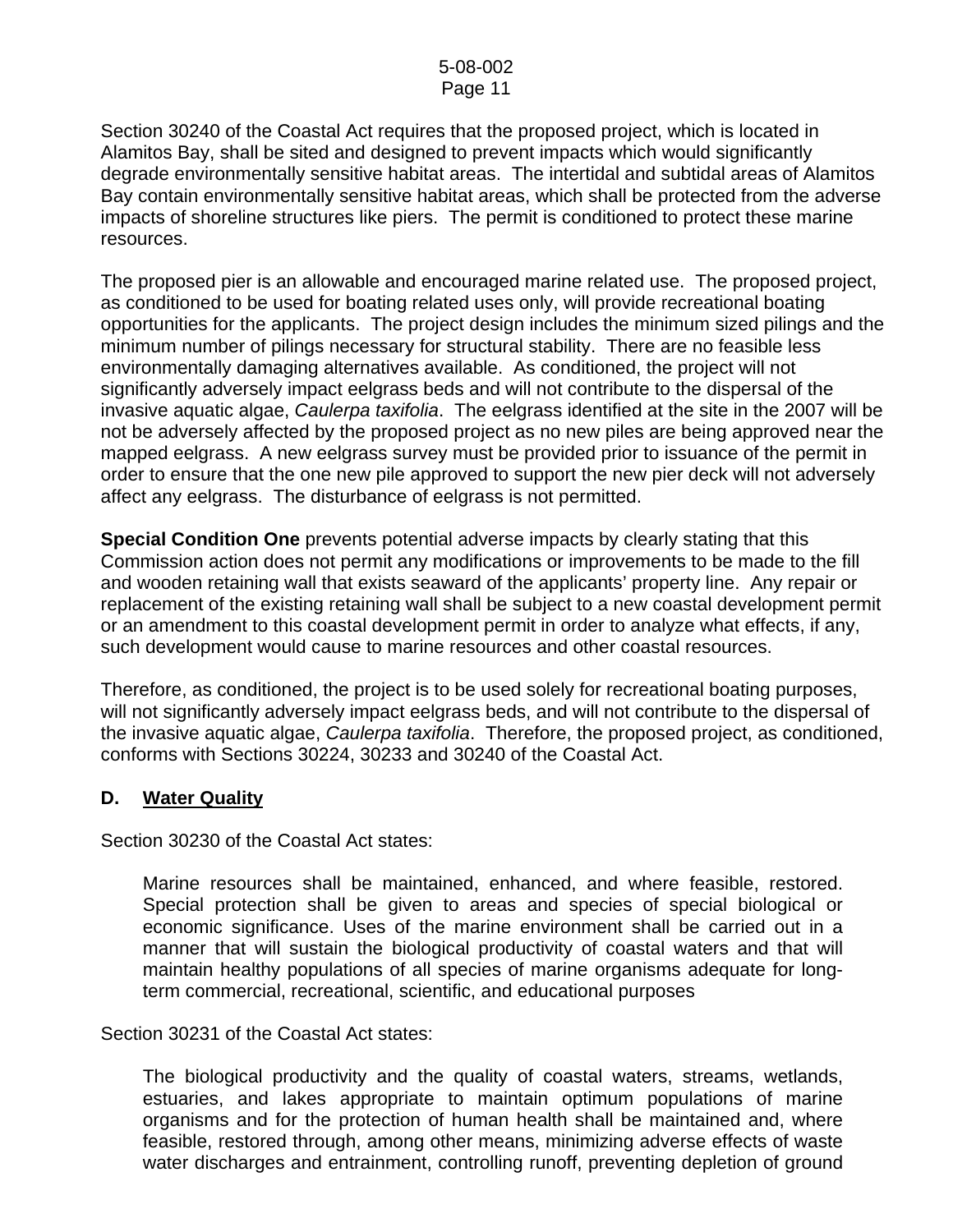water supplies and substantial interference with surface water flow, encouraging waste water reclamation, maintaining natural vegetation buffer areas that protect riparian habitats, and minimizing alteration of natural streams

The proposed project will be occurring on or within coastal waters. The storage or placement of construction material, debris, or waste in a location where it could be discharged into coastal waters would result in an adverse effect on the marine environment. To reduce the potential for construction related impacts on water quality, the Commission imposes special conditions requiring, but not limited to, the appropriate storage and handling of construction equipment and materials to minimize the potential of pollutants to enter coastal waters and for the use of on-going best management practices (BMPs) following construction. As conditioned, the Commission finds that the development conforms with Sections 30230 and 30231 of the Coastal Act.

# **E. Unpermitted Development**

Prior to applying for this coastal development permit, some of the development on the site occurred without the required coastal development permit. The unpermitted development includes a wooden retaining wall, fill, a low wall, patio and patio furniture placed on the right-ofway that abuts the applicants' property. Some of this unpermitted development has been discouraging the public from using this segment of the Alamitos Bay Shoreline Trail.

Although development has taken place prior to Commission action on this permit application, consideration of the application by the Commission is based solely upon Chapter 3 policies of the Coastal Act. Commission action on this permit application does not constitute a waiver of any legal action with regard to the alleged violation nor does it constitute an admission as to the legality of any development undertaken on the subject site without a coastal development permit or permit amendment.

# **F. Local Coastal Program**

A coastal development permit is required from the Commission for the proposed development because it is located on tidelands within the Commission's area of original jurisdiction pursuant to Section 30519 of the Coastal Act. The Commission's standard of review for the proposed development is the Chapter 3 policies of the Coastal Act. The City of Long Beach certified LCP is advisory in nature and may provide guidance. The Commission certified the City of Long Beach LCP on July 22, 1980. As conditioned, the proposed development is consistent with Chapter 3 of the Coastal Act and does not conflict with the certified LCP for the area.

# **G. California Environmental Quality Act (CEQA)**

As conditioned, there are no feasible alternatives or feasible mitigation measures available which would substantially lessen any significant adverse effect which the activity may have on the environment. Therefore, the Commission finds that the proposed project, as conditioned to mitigate the identified impacts, is the least environmentally damaging feasible alternative and can be found consistent with the requirements of the Coastal Act to conform to CEQA.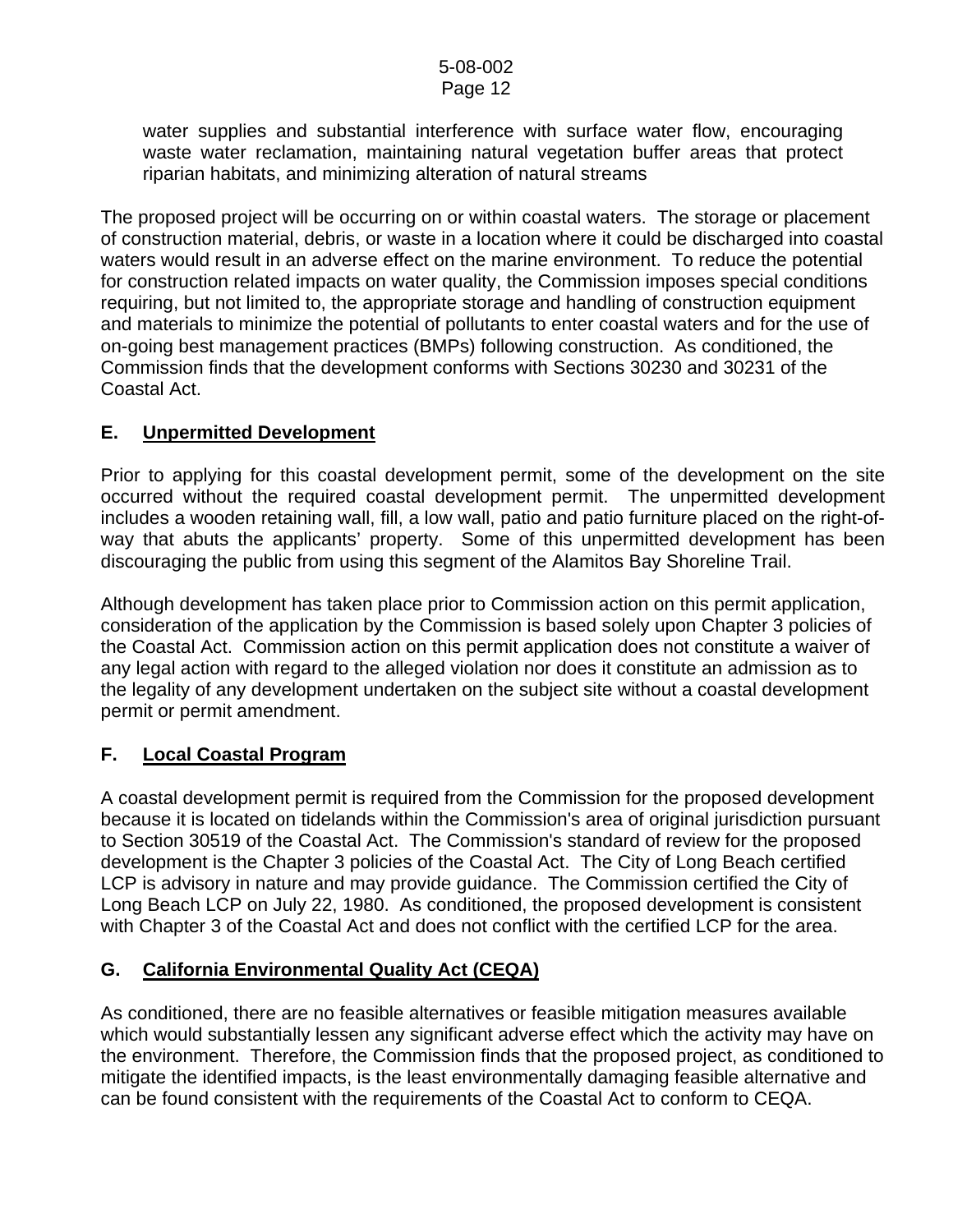# **City of Long Beach**

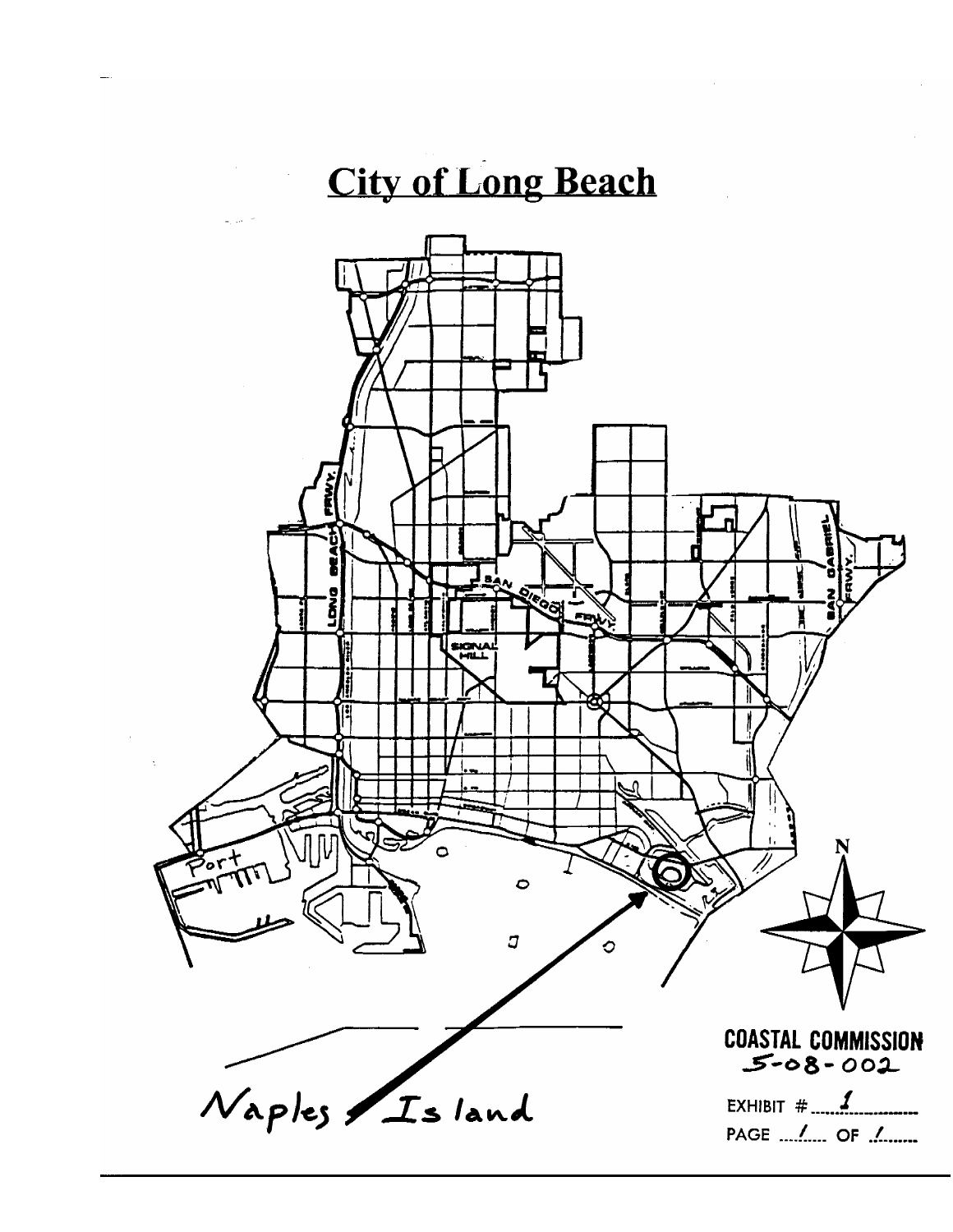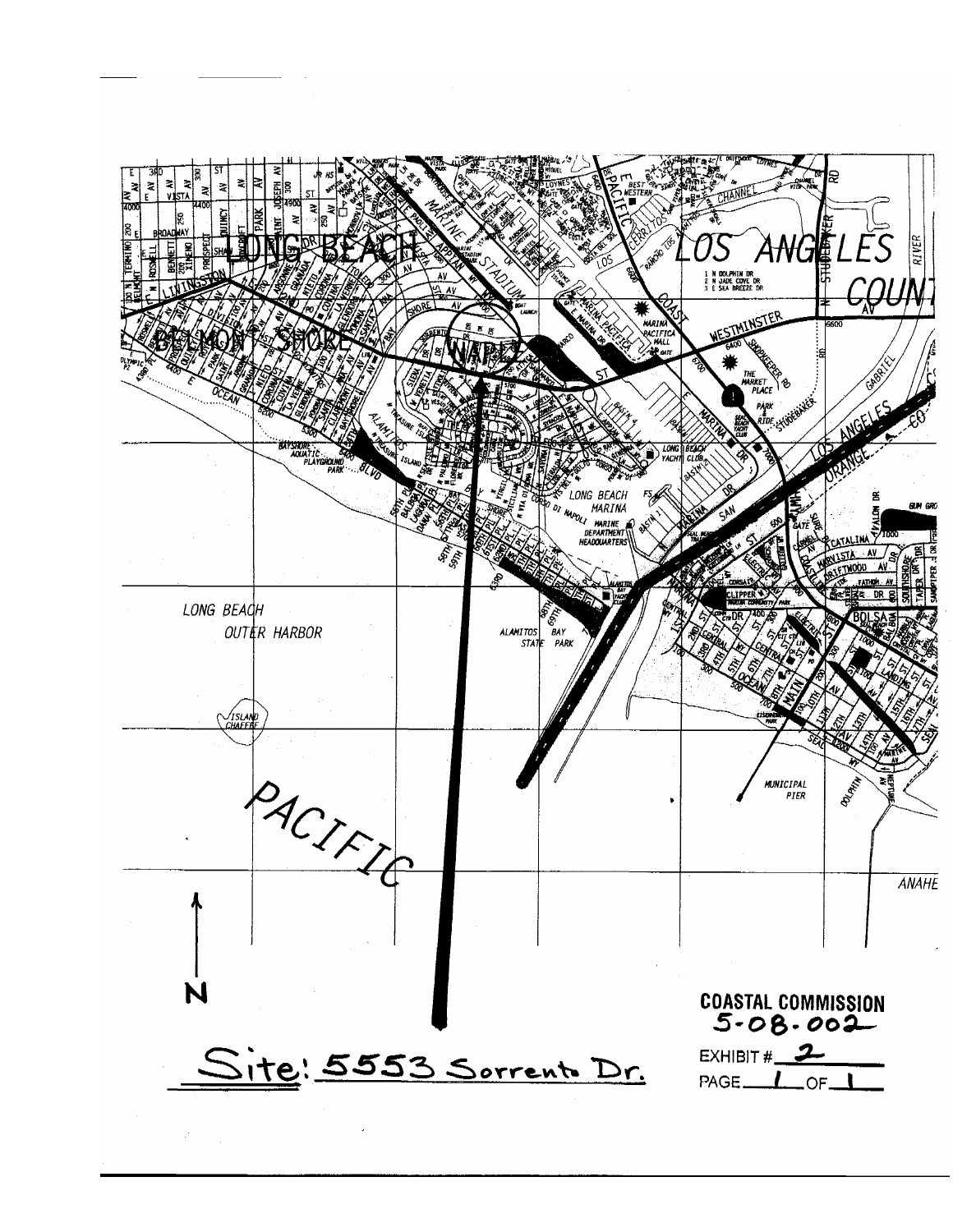$\frac{S_{AN}}{D_{R}}$ REMO  $5 - 08 - 002$ COASTAL COMMISSION  $\overline{5}$  $EXHIBIT#$ BAG-PE Sorrento Drive PAGE\_  $\tilde{\mathcal{E}}$ |پ<br>د ډ ⓒ oi DR.  $\tilde{\mathcal{D}}_n$  $\mathcal{E}_{\mathcal{P}}$  $BAY$  $5609$  $\boldsymbol{\mathsf{Z}}$  $\mathcal{I}$  $\circledcirc$ **DEZ-Zo.3** Ş <u>ලා</u><br>ඥ e<br>S  $\tilde{\boldsymbol{\epsilon}}$  $\overline{\mathcal{O}}$ DR.<br>Odwpo Poiect Site: 5553  $\circledcirc$  $20/90$  $\circledcirc$ الوجير<br>حالا Ş ند<br>پ ত্রু **DR.**<br>TIONIT **EAZ-80-**≀ठ ଟ୍ ς l,  $\bigcirc \mathbf{v}$ SORRENTO  $\widehat{\mathcal{C}}$ ی TRACT NO. 7293  $M.B.$  88 - 69 **EEO-AO**  $\begin{picture}(22,10) \put(0,0){\line(1,0){10}} \put(15,0){\line(1,0){10}} \put(15,0){\line(1,0){10}} \put(15,0){\line(1,0){10}} \put(15,0){\line(1,0){10}} \put(15,0){\line(1,0){10}} \put(15,0){\line(1,0){10}} \put(15,0){\line(1,0){10}} \put(15,0){\line(1,0){10}} \put(15,0){\line(1,0){10}} \put(15,0){\line(1,0){10}} \put(15,0){\line(1$ b へい ç তিয়েত موهي<br>مو  $\ddot{\text{c}}$ **DR.**<br>DR.<br>VENSV L 7244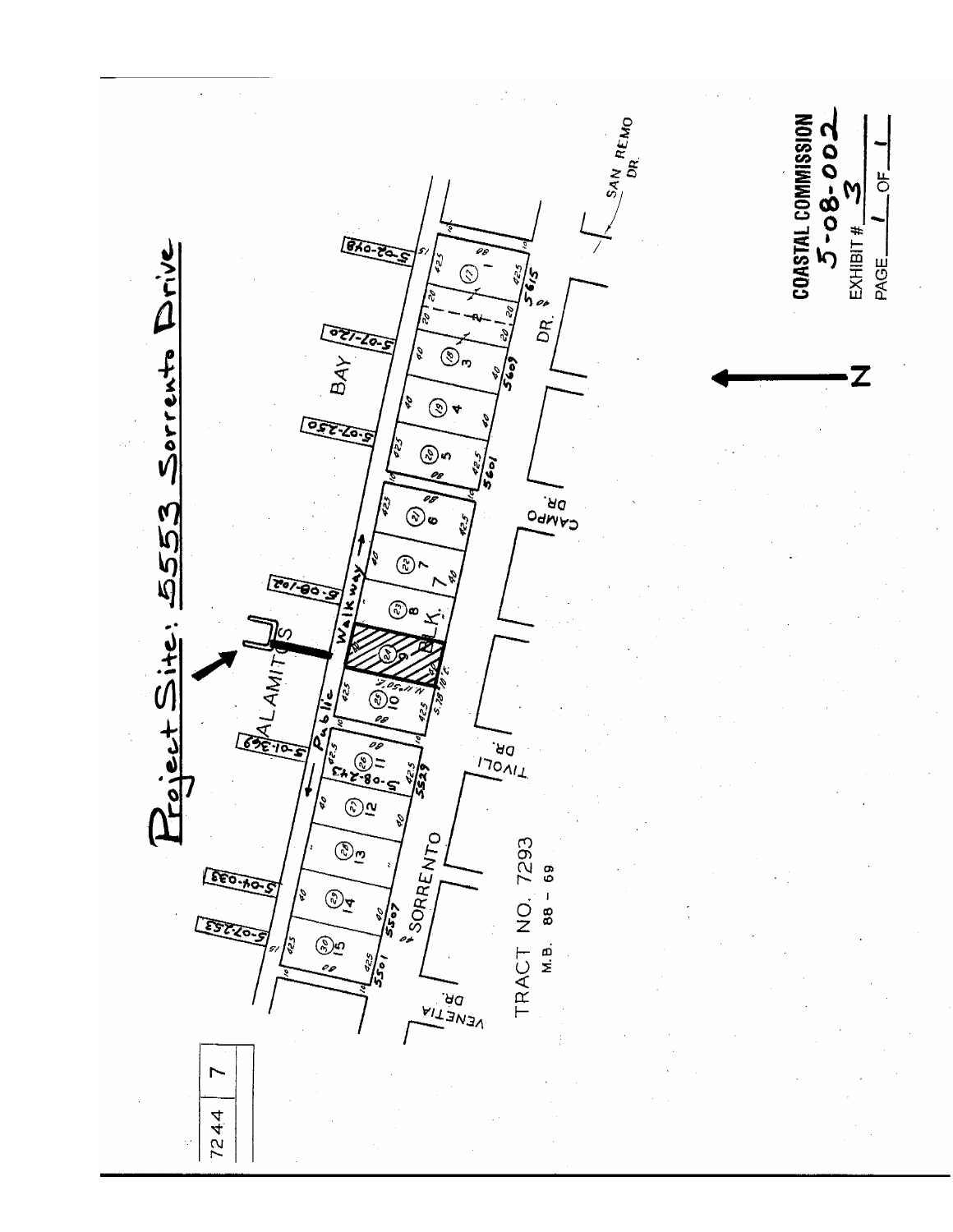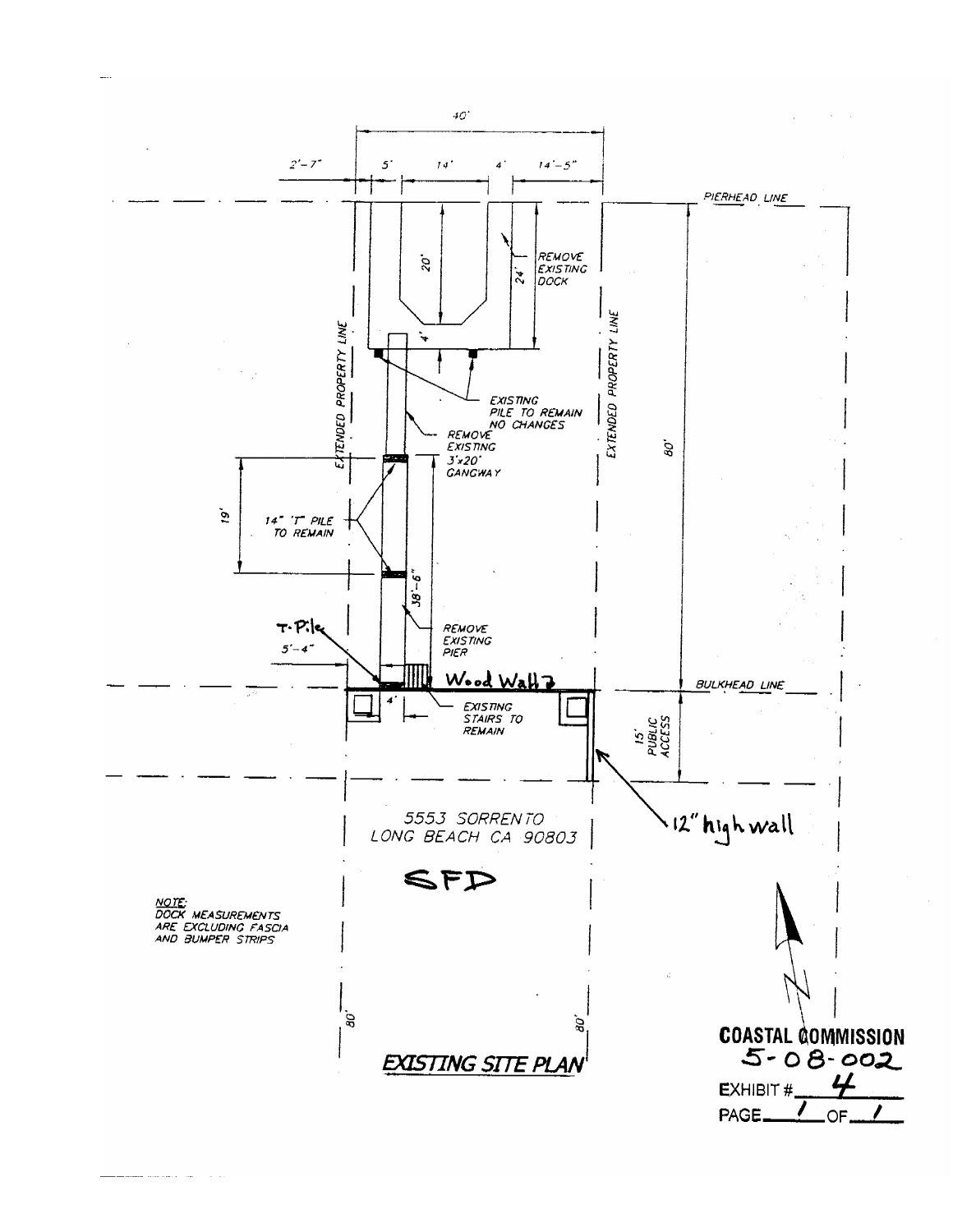